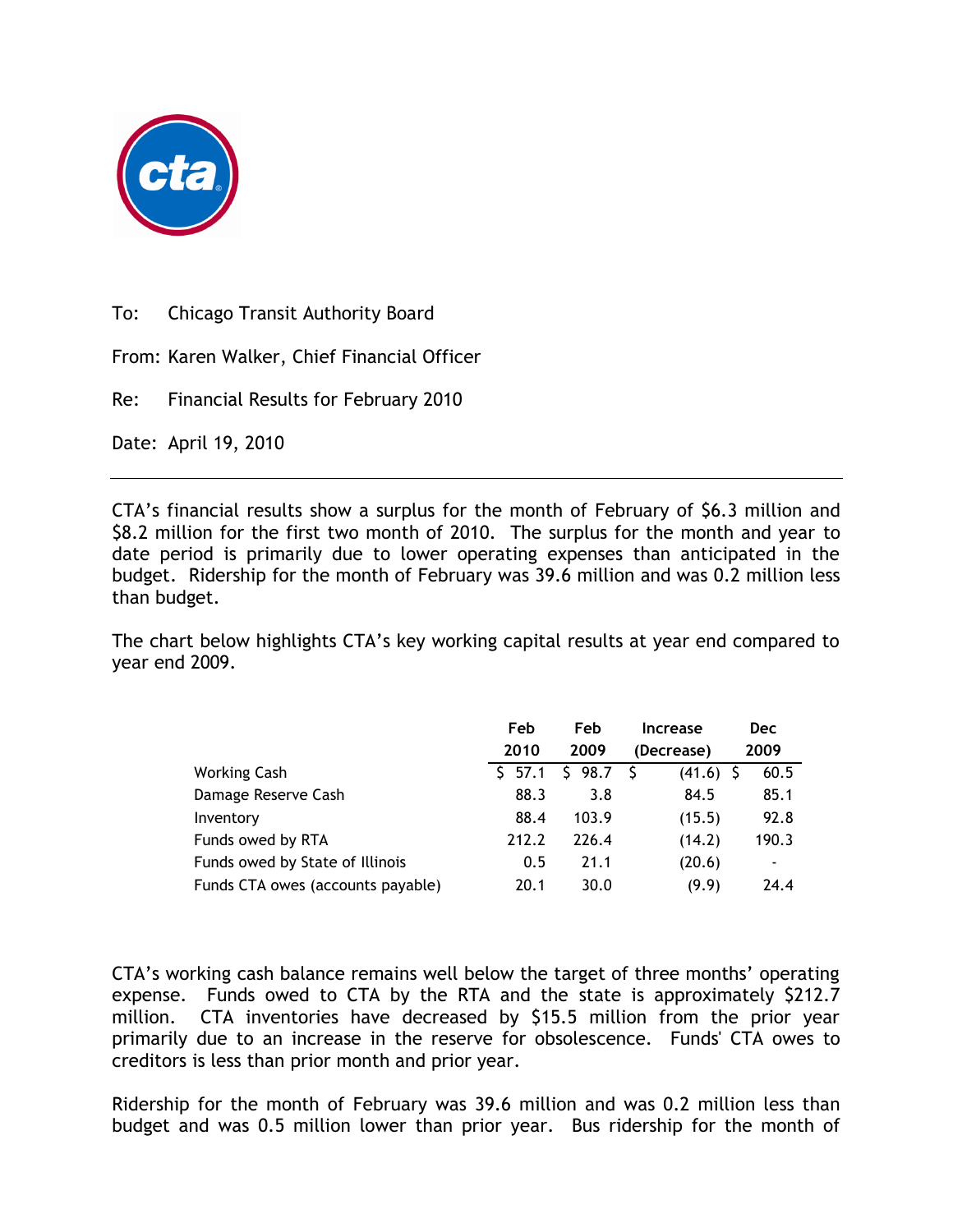February was 24.1 million. This was 0.2 million or 0.7% less than budget and was 0.9 million or 3.7% less than February 2009. Rail ridership for February was 15.4 million and was on par with budget and was 0.4 million or 2.7% more than February 2009.

Public Funding Required for Operations for the month and the year was \$53.1 million and \$111.0 million, respectively and was favorable to budget by \$6.3 million and \$8.2 million, respectively.

Recovery Ratio, which measures the percentage of operating expenses CTA funds from internally generated revenues, was 54.28% for the month and 53.31% for the year. This was favorable to budget by 2.03 percentage points for the month but was 0.24 percentage points lower for the year to date.

Operating Expenses for the month and year equaled \$96.7 million and \$199.0 million, respectively. For the current month, operating expenses were \$7.7 million or 7.4% less than budget. All expense categories were less than or equal to budget. For the year to date period, operating expenses were \$16.1 million lower than budget with all categories of expense favorable to budget.

Labor Expense was \$65.7 million for the month of February and was \$2.9 million less than budget due to vacancies, lower overtime and higher charges to capital jobs. Labor expense for the first two months of 2010 equaled \$137.3 million and was favorable to budget by \$5.1 million.

Material Expense was \$7.2 million for the month and was under budget by \$0.7 million or 8.8%. Material expense for the first two months of 2010 equaled \$12.7 million and was favorable to budget by \$3.2 million. The lower material expense is due to the reduction in the bus fleet with scraping of the 19 year old buses, lower material usage for rail cars and lower fare card material.

Fuel for Revenue Equipment was \$3.9 million for the month and was \$0.9 million less than budget and was \$2.2 million less than budget for the first two months of 2010. Compared to the prior year to date, fuel is 7.5 million less than 2009 due to favorable results from the fuel hedge program. The average price paid in February was \$2.62 per gallon and was under the budget price of \$3.25 per gallon.

Electric Power for Revenue Equipment was \$3.2 million for the month and \$6.3 million for the year. Power expense was on par with budget for the month and year to date.

Provision for Injuries and Damages Expense was \$2.3 million for the month and \$4.7 million for the year to date period and is on par with budget.

Purchase of Security Services was \$2.6 million for the month and was \$0.1 million less than budget. Year to date security expense is \$4.9 million and was \$0.6 million less than budget.